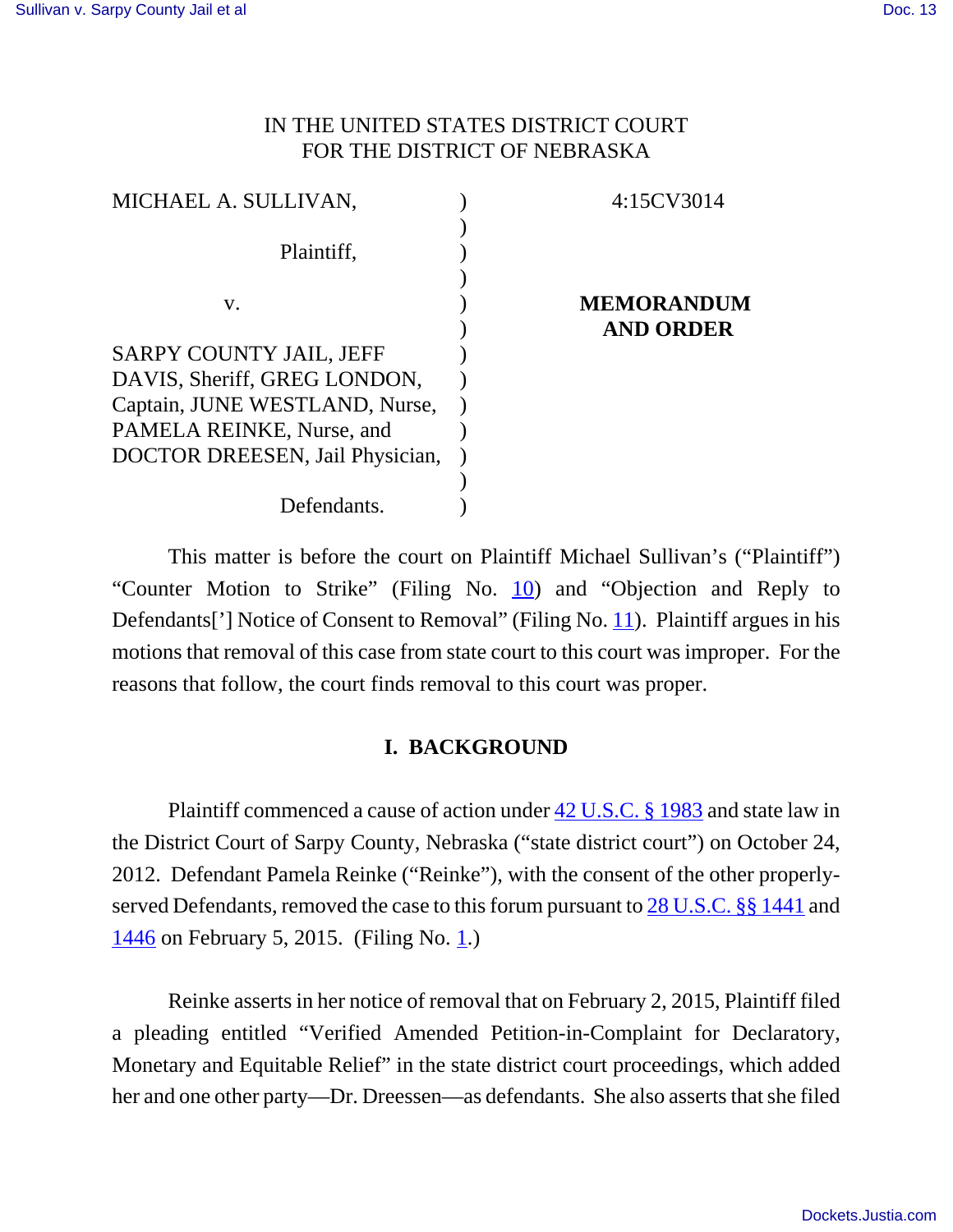her notice of removal within 30 days of receiving notice of being made party to this action. (*Id.* at CM/ECF p. 3.) Finally, the notice of removal provides that all named and properly served Defendants, including Reinke, are represented by the same defense counsel and consented to removal. (*Id.* at CM/ECF p. 5.)

Plaintiff opposed the removal notice with a "Counter Motion to Strike" (Filing No. 10) and "Objection and Reply to Defendants['] Notice of Consent to Removal" (Filing No.  $11$ ). Plaintiff argues removal is improper because, among other reasons, the notice is "dilatory, phlegmatic, and pretentious, and lacking the merit and prerequisites needed to overcome [28 U.S.C. §§ 1331, 1441, 1443, and 1445]." (Filing No.  $11$  at CM/ECF p. 1.) He also argues removal is improper because there is "pending litigation yet in the State District Court who [sic] acquired from the outset general and continuing jurisdiction, as a matter of law." (Filing No. 10 at CM/ECF p. 2.) Reinke argues removal is proper because later named and served defendants in a pending state court action have an independent right to remove within 30 days of being served if the existing defendants who have been served consent to such removal. (Filing No. 1 at CM/ECF p. 3.)

### **II. DISCUSSION**

#### **A. Federal Subject Matter Jurisdiction**

The court must determine whether jurisdictional grounds exist for removal of the case. Under 28 U.S.C. § 1441(a), "any civil action brought in a State court of which the district courts of the United States have original jurisdiction, may be removed by the defendant or the defendants, to the district court of the United States for the district and division embracing the place where such action is pending." The plaintiff may challenge the removal by filing a motion to remand the action to state court. 28 U.S.C. § 1447(c). In cases removed to federal court, the defendant bears the burden of proving the court has jurisdiction, with all doubts as to the propriety of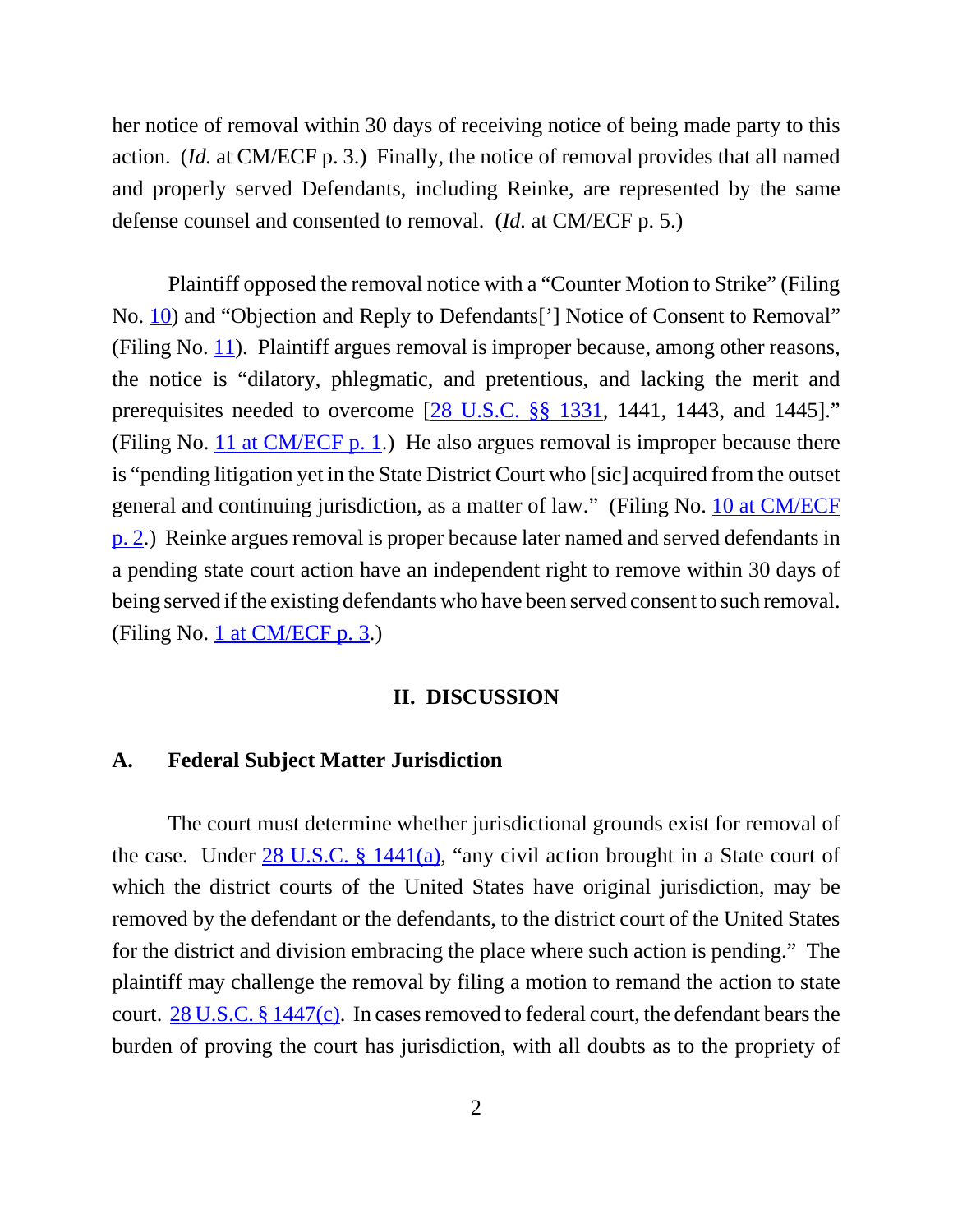exercising federal jurisdiction resolved in favor of remand. *Central Iowa Power Co-op. v. Midwest Independent Transmission System Operator, Inc.*, 561 F.3d 904, 912 (8th Cir. 2009).

In this case, there is no question federal subject matter jurisdiction exists and removal was permissible. Plaintiff's claims are based extensively on 42 U.S.C. § 1983 and the Eighth and Fourteenth Amendments to the Constitution of the United States. Such claims clearly implicate federal subject matter jurisdiction. Proper grounds for removal were present.

### **B. Timeliness of Removal**

Under 28 U.S.C. § 1446, a defendant seeking to remove a civil action to federal court must file a notice of removal. "The notice of removal of a civil action or proceeding shall be filed within 30 days after the receipt by the defendant, through service or otherwise, of a copy of the initial pleading setting forth the claim for relief upon which such action or proceeding is based."  $28$  U.S.C. § 1446(b)(1). Such notice may also be filed "within 30 days after the service of summons upon the defendant if such initial pleading has then been filed in court and is not required to be served on the defendant, whichever period is shorter." *Id.* Section 1446(b)(2)(C) provides that "[i]f defendants are served at different times, and a later-served defendant files a notice of removal, any earlier-served defendant may consent to the removal even though that earlier-served defendant did not previously initiate or consent to removal."

In this case, there is no question that Reinke, a newly-added defendant, filed a notice of removal within 30 days of being made a party to this suit, and that existing defendants who have been served consented to removal. Having obtained the consent of the existing defendants who have been served, Reinke was entitled to remove this action to this forum.